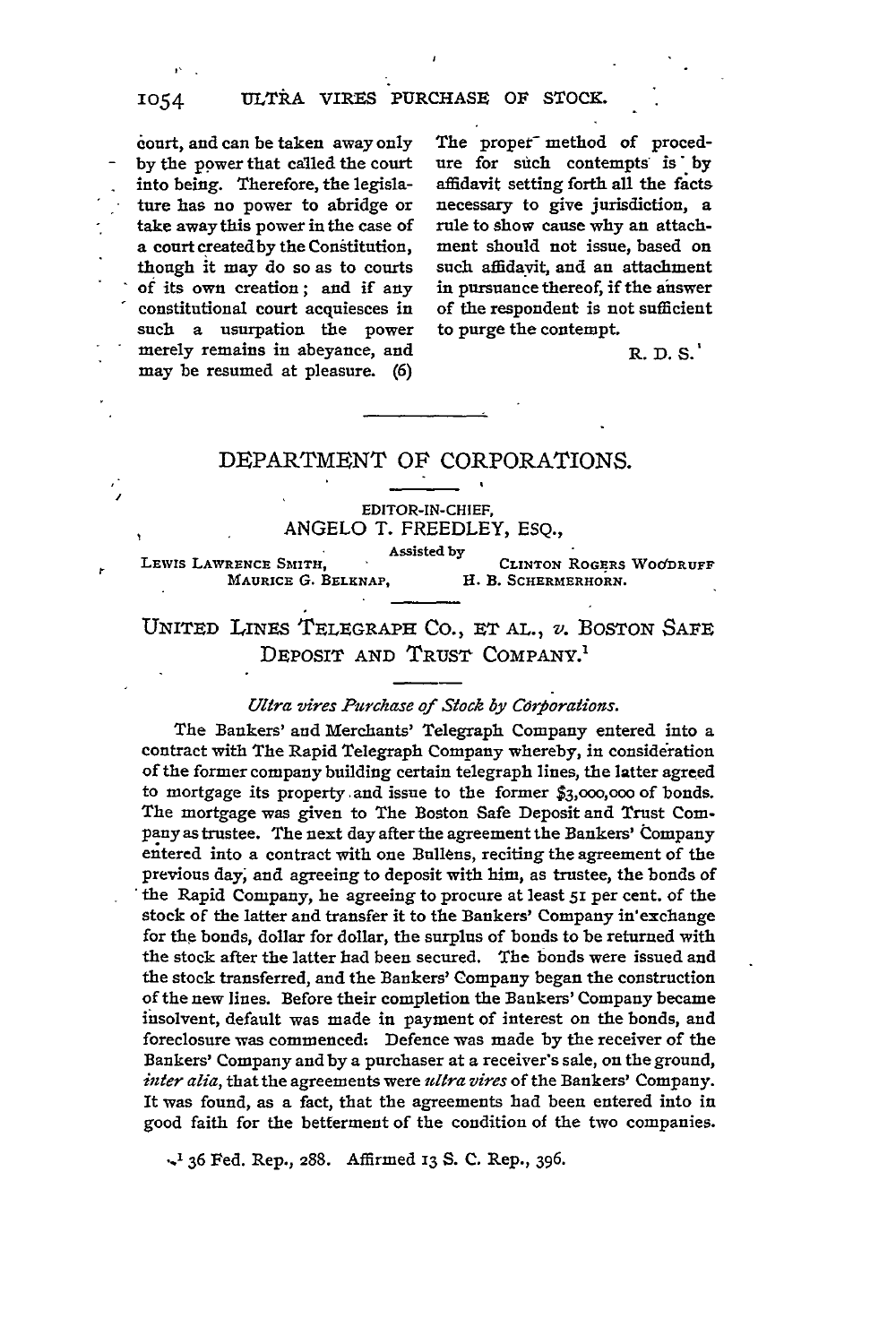The laws of New York, where the Bankers' Company was chartered, and especially the law **of** 187o, ch. 568, permitted the investment **by** one telegraph company in the securities of another. *Held,* that the agreements were not *ultra vires.*

# POWER OF ONE CORPORATION TO INVEST IN THE SECURITIES OF ANOTHER.<sup>1</sup>

This question was suggested rather than raised by the leading case, and, indeed was not discussed at any length in it, the facts of the *bona /ides* of the transaction, the laws of New York, and the retention **by** the defending corporation of the fruits of the contracts being regarded as conclusive against the right to interpose the defence of *ultra vires.*

It is an important question, however, and has been frequently raised, in one form or another, both in England and America. The purchase of stock of one corporation by another is not a direct assault upon the rights of the publie, or of the stockholders of the corporation, but an indirect one. It is the purpose for which it is secured, or the method of its use when secured, or the possibility of ill use, that presents the objectionable feature of such an act, and the cases show that it has been condenined for one of two main reasons: (1) Because it violates the agreement with the stockholders of the purchasing corporation that the proceeds of their' stock subscriptions shall be used for charter purposes, and for those purposes only; or, to present the same reason in another aspect, because it is against public policy to permit the property of the corporation, which is a creature of the legislature, to be diverted from the purposes.for which the legislature created it; **(2,** because it is against public pc ticy for one corporation to absorb another competing corporation, so

that but one corporation shall perform the functions designed to be exercised by two.

The violation of law for the first reason usually occurs in the case of trading corporations; for the second, in cases of public or quasipublic corporations, such as railroads. The distinction between the powers of trading and public corporations, however, is one which is oftener implied than expressed, and yet seems to run through many of the cases, and seems to furnish an important commentary to the discussion.

It is stated by Brice (on *Ultra Vires,* page 91) that in England, corporations formerly could not deal in shares of stock of other corporations, and that now it can be done, under limitations. But in England a corporation may not do those acts which are outside the statute or the memorandum of its association: Solomons v. Laing, **<sup>12</sup>** Beav., **339;** East Anglian Ry. Co. v. Eastern Counties **Ry.** Co., ii C. B., **775;** Ashbury Ry., etc., Co. *v.* Riche, L. R., 7 E. & **1.** App., **653;** *in re* European Society Arbitration Acts, *L.* R., **8** Ch. Div., **679;** and such acts cannot be ratified by even all of the stockholders: Ashbury *v*. Riche, *supra*.

In Solomons *v.* Laing, *supra*, the South Coast Ry. Co. lawfully obtained certain shares of another railway company, but, in addition, had agreed to take **4000** shares more and give the latter railway some pecuniary assistance. It was said "a railway company incor-

<sup>1</sup> See Annotation on Corporate Contracts *ultra vires. Supra*, p. 50.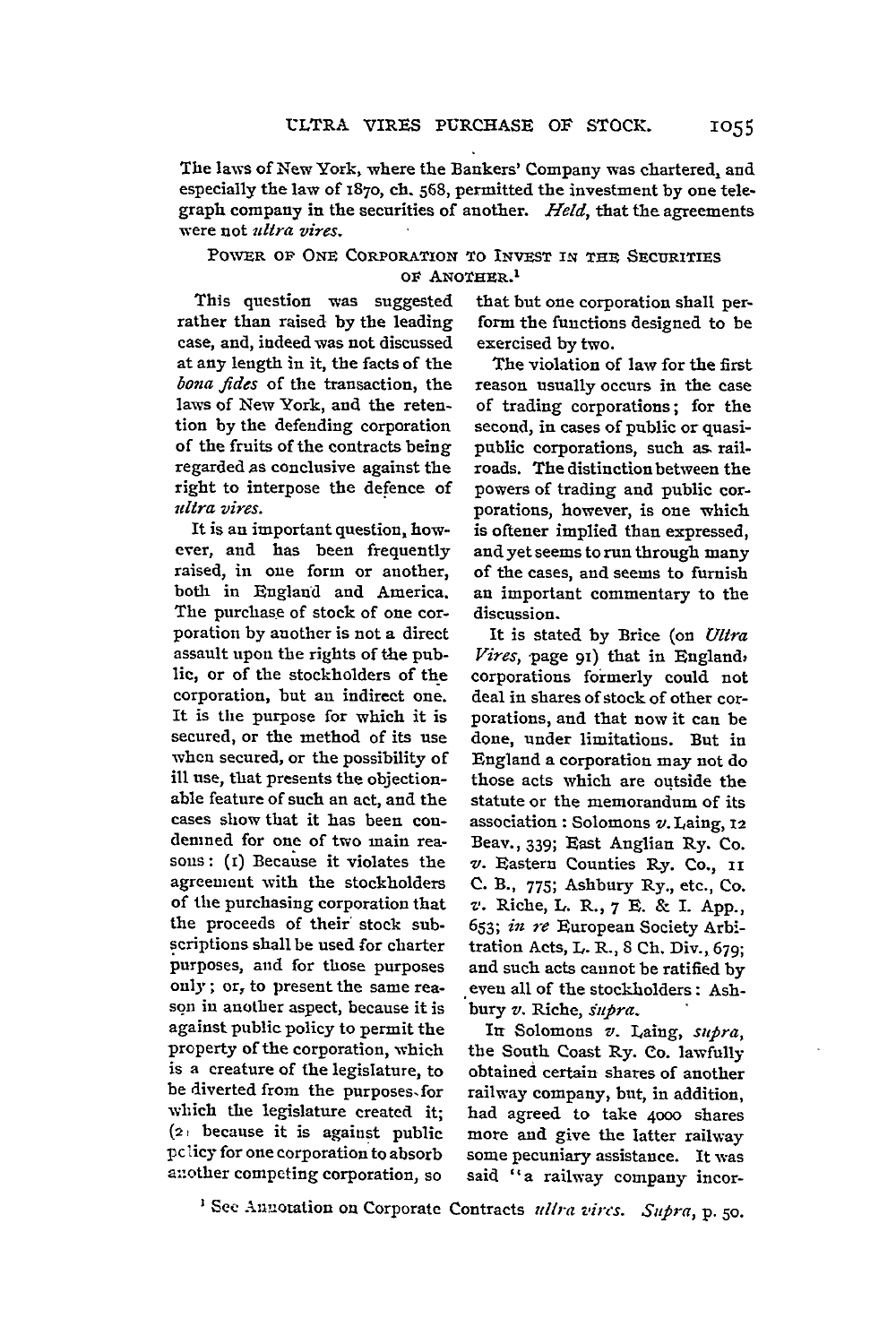porated **by** Act of Parliament is bound to apply all the moneys and property of the company for the purposes directed and provided for **by** the act, and for no other purposes whatever. . **. .** But the company itself or the directors or any number of shareholders assembled at a meeting or otherwise have no right to dispose of the share of the general dividend which belongs to' any particular shareholder in **any,** manner contrary to the vill or without the consent or authority of that particular shareholder." (See alsoGreatWestern Ry. **Co;** *v.* Metropolitan Ry. **Co., 32** L. **J. Ch., 382.)** *,In re* Barned's Banking Co., L. R., **3 Ch.,** *lO5,* however, it was said concerning a trading corproation, **"it** is at first sight beyond the pro- -:vince of a trading corporation to become a shareholder in another or apply its funds for that purpose, but here one of the objects of the Contract Corporation was 'to purchase or accept any, obligations, bonds, debentures, notes and shares in any foreign or English company, and to negotiate the sale of any such securities.'" And in the Royal Bank of India's Case, L. R., 4 **Ch., 252,** where a banking company had advanced upon the pledge of stock of another company and subsequently transferred the stock to its own name, it was held that such -transfer was not *ultra vires,* and that it subjected the banking company to the liability of an in- .dividual shareholder. The fact that a trading company may, **by** taking shares of another corporation, be obliged to buy **in** the property of that corporation to protect itself, and so engage in a new business, is not very important, inasmuch as a company of brokers may lawfully make advances on a

ship and then have to take the ship and run her to save loss, and yet be none the less a brokers' company acting within the scope of its lawful functions. It was said in that case, "there is not either by the statute or common law anything to prohibit a trading corporation from taking or accepting shares in another trading corporation. There may, of course, be circumstances which prohibit or render it improper for a company to do so having regard to its own constitution as defined **by** its memorandum and articles," as in Joint Stock Com*bany v.* Brown, L. R., 8 **Eq.,** 381, where it was held that a corporation with power to invest in securitie§ could not use that power to purchase shares in order to carry out a questionable venture.

In the United States the question has received considerable discussion. It is true that in some cases it has been broadly asserted that a corporation cannot become the owner of the stock of another corporation unless the authority to become such is learly conferred **by** statute, as in Farmers' Bank v. Commercial Bank, 36 Ohio, **350,** where a bank, suing another bank for refusal to permit a transfer of stock to it, was held not entitled to recover, or in Valley Ry. **Co. v.** Iron Co., 46 Ohio, 44, where it was held that an iron company could not subscribe to stock in a railway company.

It would seem, however, that the whole question may be relegated, so far as private corporations at least are concerned, to the broader principles enunciated **by** Chief Justice MARSHALr, in the Dartmouth College Case, 4 Wheat., 636, that **"a** corporation being the creature of the law possesses only those

io56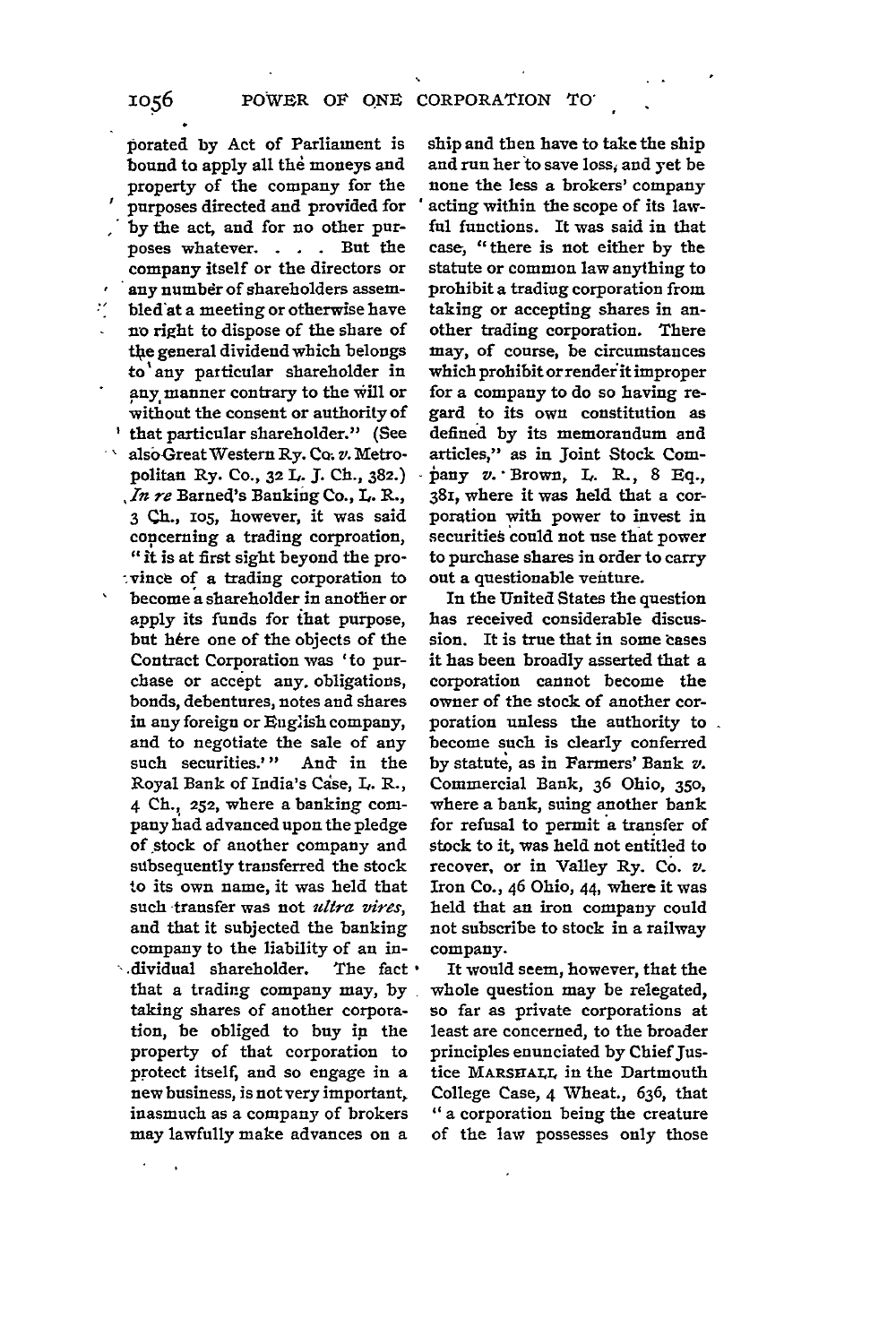powers which the charter of its creation confers upon it either expressly or incidental to its very existence," or as expressed somewhat more broadly in Hill et al., *v.* Nisbet el *at.,* ioo Ind., 34r, that a corporation has those powers -which "under all the circumstances are necessary or reasonable means of carrying out the object for which the corporation was created or one which under the statute it might accomplish :" Thomas v. R. R. Co., 101 U. S., 71.

The less rigorous rule, that the burden is on the one alleging a want of power to hold stock to prove it, (Evans v. Bailey, 66 Cal., **112,** Ryan **V.** Leavenworth, 21 Kan., **14),** does not appear to be generally accepted. On the contrarv, the purchase or holding of stock 'not being one of the functions of a vast majority of corporations the burden is rather on the corporation to show that the purchase was a valid one.

Assuming the principle of the Dartmouth College Case as a basis, it is easier to understand most of the positions taken in this country. In the first place it has been held that certain classes of corporations, such as religious and charitable corporations and corporations for literary and scientific purposes, may invest their capital in the stock of other corporations so as -to render their funds productive: Hodges *v.* Screw Co., i R. I., **312;** Pearson *v.* Concord R. R. Co., **62** N. H., 537. It was intimated in the former case that insurance companies might do the same, but it has been held: otherwise: Mechanics' Bank v. Meriden Agèncy **Co.,** 24 Conn., **i59;** Berry *v.* Yates, 24 Barb., **199. A** dry-dock company was held **by** the Louisiana

court not to have the right to subscribe to the stock of a steamship company: N. **0.,** Fla. **&** Hay. Steamship Co. v. Ocean Dry Dock Co., 28 La. Ann., 173. A savings bank was held not to have right to subscribe to stock in a manufacturing company: Franklin Co. *v.* Lewiston Savings Bank, **68** Me., 43. In this case, however, which is more quoted than almost any other, the savings bank had no surplus money at the time of the subscription, but another corporation advanced it and took the stock in its own name. The burden of the decision was rather that, while it was the duty of the savings bank trustees to invest its money, it was not contemplated that they would invest it in advance. In Talmage *v.* Pell, 7 N. Y., 348, it was held that a banking association has no power to purchase stocks for the purpose of selling them at a profit or as a means of raising money, except when such stocks have been received in good faith as security for a loan made by, or as a debt due to such association, and when taken in payment in whole or in part of such loan or debt; and again, in Nassau Bank *v.* Jones, 95 **N.** Y., **115,** it was held that a banking corporation could not subscribe to stock of a railroad corporation. A subscription to stock could scarcely come within any of the exceptions mentioned in Talmage *v.* Pell, *supra.* Dealing in stocks **by** national banks is not expressly prohibited, but such a prohibition is implied from failure to grant the power: National Bank of Charlotte *v.* National Exchange Bank, **92 U.** *S.,* **122;** but stocks may be accepted in an honest effort to compromise a doubtful debt, with a view to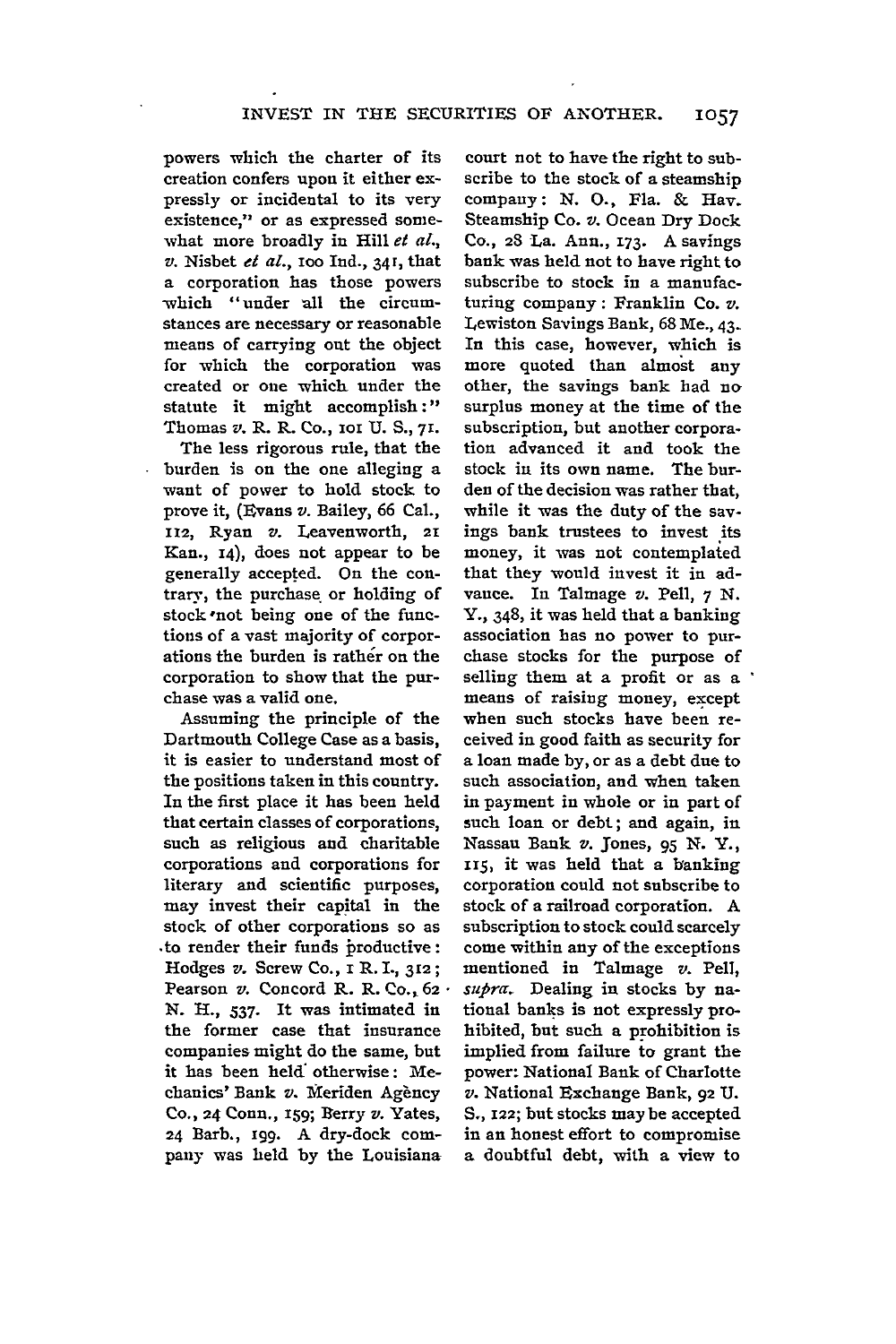their subsequent sale, such a transaction not being a'dealing in stocks, and it makes no-difference whether. the compromise grow out a debt due **by** or'to the bank. In Hill *et al. v.* Nisbet *et al., supra*, it is stated that where "the pur- 'chase of stock in one corporation by another amounts to engaging in a business other than that authorized **by** its charter such purchase is *ultra vires ,* and this is so, *not becaise the purchase is stock; but because the business is outside the scope of the charter.* Whether the purchase of stock in one corporation by another is *ultra vires* or not will depend upon the purpose for which the purchase was made and whether such purchase was under all the circumstances, a necessary or reasonable means of carrying out the object for which

the corporation was created or one Which, under the statute it might accomplish."

Just as there are certain classes of corporations which, it seems, may **.**at any time invest their capital in stocks **bf** other corporations, so there are certain conditions under - which all corporations may accept such stocks, as when they are taken as security, in payment of a debt or in compromise: National - Bank v. National Bank, *supra.* In Howe v. Boston Carpet Co., **82** Mass., 493, it was held, that a manufacturing corporation might take stock in payment of a debt. In Treadwell v. Salisbury Mfg. Co., 7 Gray, 393, it was held, that while a corporation quasi-public may be restrained and directed in the management of its affairs, yet a corporation established for trading and manufacturing purposes may wind up its affairs whenever it sees proper so to do by selling its

assets for stock; and that the legality of the transaction could not depend upon the intention of the corporation to wind up its affairs immediately, for if it had taken the stock in payment for goods or for the sale of a building or land or water power, which it did not want, and desired to sell, while it still carried on its business, the act must have been equally legal.

This case was followed in Buford *v* Keokul N. L. Packet **Co.,** 3 Mo. **App., 159,** where it was held that a corporation on the eve of failure could transfer its property and take stock in payment. The rule allowing a stockholder to restrain a corporation from parting with its assets, is not to be construed into permitting him thus to force a corporation into insolvency. Another question is raised, where the corporation seeks merely to change its location by selling itself to a foreign corporation, and this it cannot do: Taylor v. Earle, 8 Hun., I.

It is manifest that a stricter rule will be held concerning public or quasi-public corporations, such as railways. There is the additional reason in many such cases that. it is .against public policy to permit competing companies to amalgamate, whether by consolidation under forms of law or by the purchase of stock.

In Hazlehurst v. R. R. **Co.,** 43 Ga., **13,** following Central R. R. Co. v. Collins, 4o Ga., 582, it was held broadly, that a railroad has no right to buy up the stock of another company, and any stockholder has the right to object. In Millbank v. R. R. Co., 64 How. Pr., **20,** it was held that a railroad company might take stock of an-

 $\cdot$ 1058

 $\ddot{\cdot}$